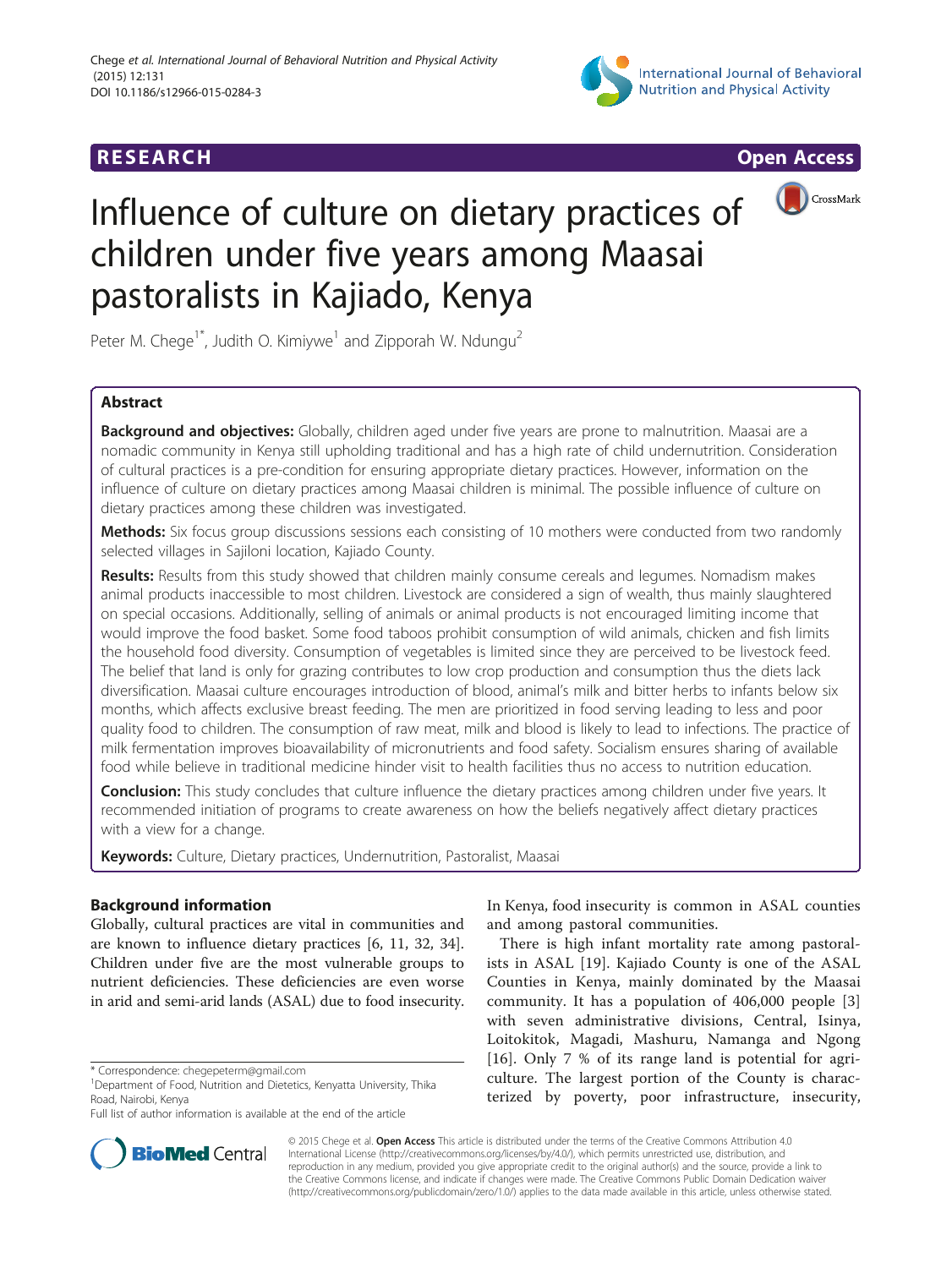frequent droughts and limited livelihood options [\[3](#page-5-0)]. Most of the agricultural potential areas is in the Athi-Kapiti Plains and in the south of the District, along the Kilimanjaro foothills. Mean annual rainfall ranges from 300 to 800 mm and is mainly bimodal, with short rains from October to December and long rains from March to May [[4\]](#page-5-0). Despite the high development potential, the ASALs have the lowest development indicators and the highest poverty incidence amongst all areas in Kenya [[19\]](#page-5-0).

Maasai speak Kimaasai language and they are well known for their distinctive customs [\[7](#page-5-0)]. They are nomadic pastoralists and their life revolves around the herds of cattle [[33\]](#page-5-0). According to tradition, Maasai believe that all cattle belong to them and a sign of wealth, Cattle traditionally are used to pay dowry. According to Lauren et al. [[23\]](#page-5-0), only men have rights to the cattle and women are wholly dependent. The community has a polygamous structure characterized with many children.

The Maasai families live in an enclosed homestead known as a Manyatta with a fence made using thorny bushes surrounding the *Manyatta* to protect them and their livestock from intruders and predators. Each Manyatta has about 10 to 20 huts known as "Inkajijik" or "boma" [[9\]](#page-5-0). However, in the recent past the average size of the *boma* has declined and the single family unit has become increasingly common as the Maasai became increasingly sedentary and as they move towards individualization in terms of land ownership [\[26](#page-5-0)]. Men and women have distinct roles. Women are responsible for construction of houses, collecting firewood, fetching water, milking the herds of cattle and cooking for the family whereas the young boys look after the livestock while the warriors maintain security. Older men manage daily operations in the community [[23\]](#page-5-0). Typically in Maasai culture, men are the sole decision makers. The limited access to financial resources and decision making among women has direct implications on the health of the women and their children [\[7](#page-5-0)].

Traditionally, the main livelihood among Maasai pastoralists was animal production [\[5](#page-5-0)]. The Maasai traditional diet comprises of raw blood, milk, fat, honey, meat and tree bark [[27](#page-5-0)].

With civilization and the influence of the western culture, strong Maasai beliefs are partly changing. However, a significant of Maasai community still upholds to some cultural identities. Due to climate change and the need to adapt, the Kenyan government has instituted programs towards behaviour change from the traditional seminomadic lifestyles. This has not been fully realized because majority has continued with the age-old customs.

Traditionally, the dietary practices among the Maasai were appropriate, except for the practice of exclusive breastfeeding and intake of raw food. These foods could

meet the nutrients required for a healthy living. However, there has been an ongoing nutrition transitions among pastoralists due to western influence and decline in animal production due to climate change. Thus, some traditional cultures need to be addressed to match these changes occurring in the developing countries as a result of globalization. However, this cannot be achieved with the scarcity of information on how the cultures affect the dietary practices for children under five years.

There still exist challenges in reducing the rates of under nutrition, with one of the contributing factor being poor dietary practices [[14\]](#page-5-0). A study by Morrell [[25](#page-5-0)] and Johnson et al. [\[18\]](#page-5-0) found a relationship between culture and dietary habits. Other studies have shown cultural beliefs to be an indicator of what people value as important diets, less valuable diets as well as diets that should not be consumed (Kittler, Sucher and Nelms, [[21, 38](#page-5-0)]). Studies conducted by Lyana and Manimbulu [[24\]](#page-5-0) and Trefry, Parkins and Cundill [\[35\]](#page-5-0), highlights that culture influence the diets adopted and consequently the food security status of households.

Since Maasai people still strongly holds the cultural practices, there are information gaps on how their culture affects dietary practices. There is thus need to explore the effect of the cultural beliefs on the dietary practices of children under five years. It's in this view that the study examined the influence of cultural aspect on dietary practices of children under five years in Kajiado County.

#### Methods

The study used both qualitative methods to explore the effect of the Maasai culture on the dietary practices of the children under five years. Kajiado County, Kajiado South district, Central division were purposively selected as they are predominantly occupied by Maasai community with strong cultural beliefs which they still uphold to date. One location; (Sajiloni location) and one sub-location (Sajiloni sub-location) were randomly selected. Two out of eight villages in Sajiloni sub-location were randomly selected using random number generator. These were Sajiloni and Nameyana. The eight villages are similar in terms of infrastructure, climate and cultural characteristics. Purposive sampling was used to select a homogenous group of mothers for each FGD.

Focus group discussions were used to reveal the opinions of the mothers about cultural orientation that still affect dietary practices among the children. To capture as much information as possible and get an in-depth perspective of the culture and dietary practices, a total of six focus groups from two randomly selected villages in Sajiloni Sub-location participated in this study. It is recommended that when only FGDs are used for data collection, at least four FGDs can be conducted. This study focused on six FGDs, to capture information from across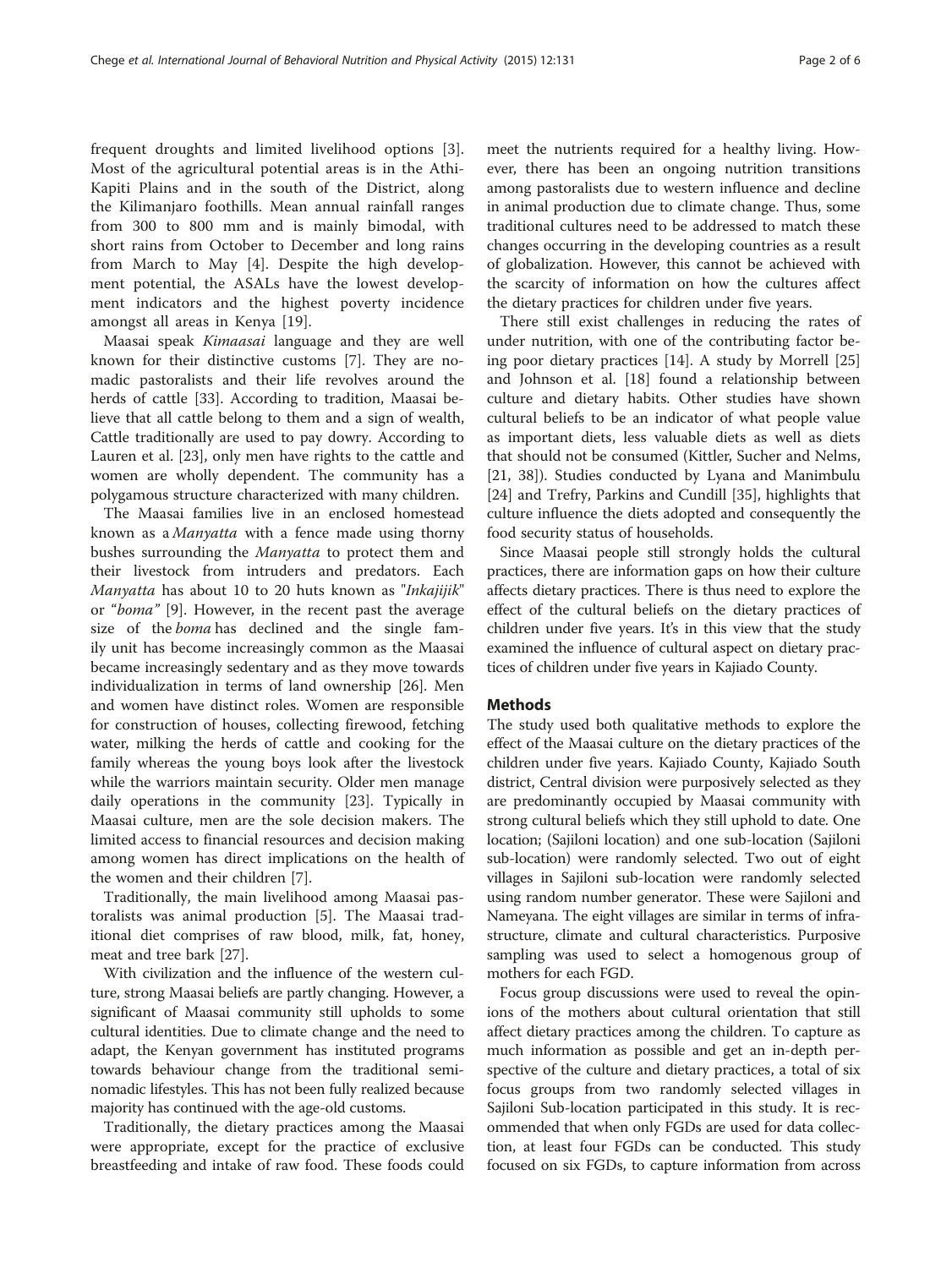all the various occupations and education categories [[20, 31](#page-5-0)]. Each FGD consisted of 10 women with children under five.

The research permit was sought from the National Council for Science and Technology (Research Permit No. NCST/RRI/12/1/MED/236/5). Ethical clearance was obtained from Ethical Review Committee from Kenya Medical Research Institute (KEMRI) (Research Permit No. KEMRI/RES/7/3/1/267). An informed and signed consent was sought from respondents before the study. The research purpose and protocols were explained in detail to the local administration, community leaders and the respondents.

Focus group discussion (FGD) guides were used to collect data. Focus group discussions are excellent method for collecting qualitative data where participants are able to build upon one another's comments, stimulate thinking and discussion, and thus generate ideas and breadth of discussion [\[22\]](#page-5-0). The interactive element makes focus groups ideally suited to explore issues, feeling and perceptions.

A primary school which was geographically convenient for the participants was selected. The participants were asked about the cultures that they still hold to, why the culture was valued and which particular ones affected the dietary practices of children. Interviews were mostly conducted in both Kiswahili and in Kimaasai. The session was audio-taped and notes were taken. Each FGD took about 60 min.

Interviewers developed transcripts from the interviews. Since the recordings were in Kiswahilii language and the notes in English, the preparation of the transcript involved a combination of translation and transcription of each FGD. For analysis of variables the data was entered into Excel sheets. For the qualitative analyses, the transcripts provided the data for text analysis. In the text analysis, the relatively small size of the database  $(n = 6$ FGDS) made it unnecessary to use a software program to code variables. It was feasible to work directly with transcripts, creating files of statements on specific topics per each FGD. The data was then sorted and assigned to categories for coding. Thematic analysis of the notes and audio-tape transcripts was conducted. A verbatim transcript of each discussion was generated. The complete transcript was compared with the handwritten notes to fill any the gap. Analysis involved describing the data and interpreting the emerging themes.

#### Results and discussions

### Demographic and socio-economic characteristics of the mothers

#### The consent rate was 100 %

The ages of the mothers ranged from 16 to 44 years. Most of the mothers, (33.3 %) were between the ages of 30–34 years. It was observed that more than 81 % of the mothers were below the age of 34 years. According to the Maasai culture, women get married at at an early age since most of them do not go beyond primary school education.

Majority (93.3 %) of the mothers were married (Table 1). Due to a culture that discourages divorce and promotes wife inheritance in case of death, there were few cases (<7 %) of mothers who were single, separated, divorced or widowed. The presence of a father in Maasai community is highly valued as women may not adequately provide for the children due to lack of resources.

Most of the respondents (50.0 %), had not completed primary education (Table 1). Traditionally the Maasai culture, girl child education is not emphasized and this could have contributed to the high number of women who with low education. Most of the mothers were involved in herding cattle.

Majority of the households had five members (33.3 %, Table [2](#page-3-0)). The minimum household size was 3 while

Table 1 Socio-demographic and economic profile of the mothers of under five children in Kajiado County

| Variable           |                      | Experimental $(N = 60)$ |       |
|--------------------|----------------------|-------------------------|-------|
| Age of the mothers | $16 - 20$            | 3                       | 5.0   |
|                    | $21 - 24$            | 8                       | 13.3  |
|                    | $25 - 29$            | 18                      | 30.0  |
|                    | 30-34                | 20                      | 33.3  |
|                    | 35-39                | 9                       | 15.0  |
|                    | $40 - 44$            | $\overline{2}$          | 3.3   |
|                    | Total                | 60                      | 100.0 |
| Marital status     | Married              | 56                      | 93.3  |
|                    | Separated            | 1                       | 1.7   |
|                    | Single               | $\overline{2}$          | 3.3   |
|                    | Widowed              | $\mathbf{1}$            | 1.7   |
|                    | Total                | 60                      | 100.0 |
| Education level    | Primary incomplete   | 30                      | 50.0  |
|                    | Primary complete     | 20                      | 33.3  |
|                    | Secondary            | $\overline{7}$          | 11.7  |
|                    | Tertiary             | 3                       | 5.0   |
|                    | Total                | 60                      | 100.0 |
| Occupation         | Herding              | 28                      | 46.7  |
|                    | Business/petty trade | 11                      | 18.3  |
|                    | Formal employment    | 3                       | 5.0   |
|                    | Casual labourer      | $\overline{7}$          | 11.7  |
|                    | Housewives           | 10                      | 16.7  |
|                    | Farming              | 1                       | 1.7   |
|                    | Total                | 60                      | 100.0 |

\*Majority of the mothers were mothers, between the age of 25–29 years and were married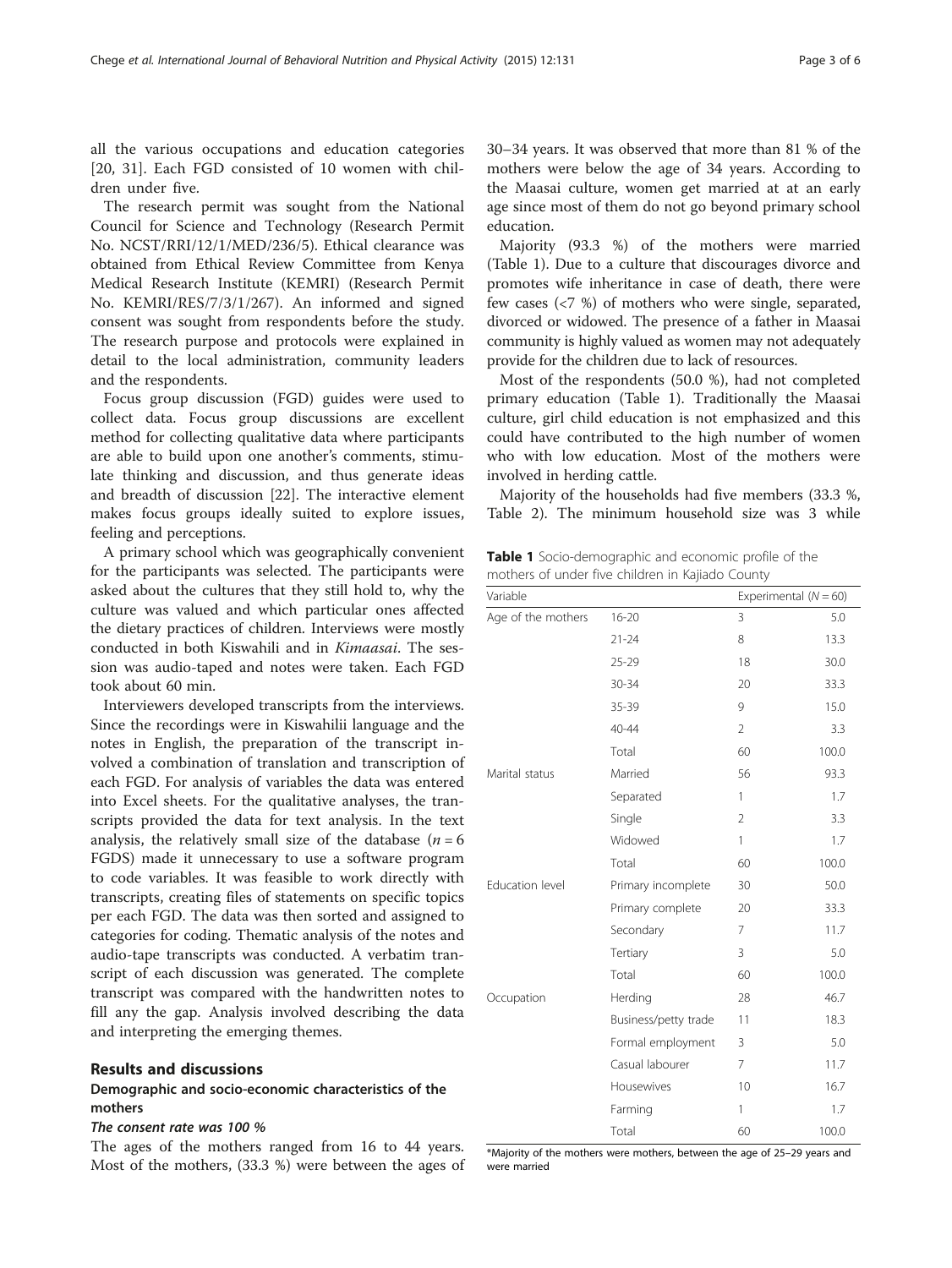<span id="page-3-0"></span>

| <b>Table 2</b> Household monthly income among mothers of under |  |  |
|----------------------------------------------------------------|--|--|
| five children and housed size in Kajiado County                |  |  |

|                  |                | $(N = 60)$ |       |
|------------------|----------------|------------|-------|
|                  |                | $\sqrt{n}$ | %     |
| Household income | $<$ 2000       | 5          | 8.3   |
|                  | 2001-4000      | 12         | 20.0  |
|                  | 4001-6000      | 23         | 38.3  |
|                  | 6001-8000      | 16         | 26.7  |
|                  | 8001-10000     | 3          | 5.0   |
|                  | >10001         | 1          | 1.7   |
|                  | Total          | 60         | 100.0 |
| Household size   | >8             | 6          | 10.0  |
|                  | 7              | 5          | 8.3   |
|                  | 6              | 11         | 18.3  |
|                  | 5              | 20         | 33.3  |
|                  | $\overline{4}$ | 11         | 18.3  |
|                  | 3              | 7          | 11.7  |
|                  | Total          | 60         | 100.0 |

maximum was 9. The mean household size was  $5.2 \pm$ 1.54 SD. This figure was higher than the national figure of 4.5 [[19\]](#page-5-0). Giving birth to many children in the Maasai community is culturally encouraged leading to the large household sizes [[10\]](#page-5-0).

Almost all the households earned some income (Table 2). Majority of the households (38.3 %) earned between 4001–6000 KES. The average income per household was  $5391.3 \pm 1520$  SD. The household incomes was in the lower range, with more than half earning less than Ksh 6,000 (\$74 dollars) a month. Household income is a contributing factor to the dietary practices of a child [[17](#page-5-0)]. Income has been shown to affect the ability to procure food [[2, 28](#page-5-0), [37](#page-5-0)]. Low income amidst high food costs are a barrier to the adoption of nutrient-dense diets [\[13\]](#page-5-0).

#### Dietary practices among the children

The respondents reported that all children were mainly being fed on thin or stiff porridge made from maize flour, rice and beans. Milk intake was minimal and mainly mixed with water, sugar and tea leaves with adequate consumption only when the animals had not moved. This resulted in children mainly being fed on cereals and legumes. The intake of fruits and vegetables was very low. From the discussions, the mothers reported that the number of food groups consumed per day was 3 which was low as Gibson and Hotz, [[15](#page-5-0)] recommends consumption of more than four food groups per day.

This study notes that the low level of education among the mothers was a barrier to good dietary practices. The fact that most of the women had low education levels is an indicator of adoption of poor dietary practices, which is in line with a study by Abuya, Ciera, & Kimani-Murage [[1\]](#page-5-0). A study by Doan [[12\]](#page-5-0) showed that education highly correlates with food security. According to KDHS [[19\]](#page-5-0), children of mothers with secondary or higher education are likely to have better nutritional status due to better child care practices compared to those who only attained up to primary education or with no education at all.

The children were mainly fed on three meals per day. This was below the recommended since children under five years are supposed to consume three main meals per day with snacks in between [\[30](#page-5-0)].

#### Cultural practices and their effect on dietary practices

The various cultural practices were highlighted (Table [3\)](#page-4-0). The results in this section focus on cultural practices that were noted to affect the dietary practices of children under five years.

This study noted that in Maasai culture men normally move with the livestock in search for pasture leaving women and children behind. This takes two weeks to three months limiting the children adequate access to the immediate animal products like milk and blood. With the change in climatic conditions, it was reported that the duration of men staying away from homes in search for pasture had prolonged. This leaves women to struggle while providing food for the family on their own.

It was noted that animals are highly valued as a sign of wealth and are maintained for prestige. Mothers reported that it is normally not acceptable to slaughter animals in their culture unless during certain special occasions such as circumcision and after birth. An instance is the case where the healthy animals especially the bulls with long horns are treasured so much so they cannot be slaughtered. They just grow old and die. This leads to inadequate intake of meat among pastoralists who are presumed to majorly consume meat among other animal products.

The respondents highlighted that Maasai do not sell animals or animal products and this limits income generation for the family. This places a challenge on the food sources to the household, as income would improve the food basket through purchases of other foods.

The Maasai culture prohibits the consumption of wild animals, chicken and fish which limit the food scope. This leads to food insecurity especially when there is none or minimal animal products. Among the Maasai, fish consumption is not common as they perceive the aquatic animals not fit for human consumption. Thus, fish being one of the good and easily available sources of omega 3 fatty acids is not consumed. Chicken is normally perceived to be a bird which should not be eaten. Green vegetables are particularly perceived as livestock feed rarely consumed. Intake of some vitamins and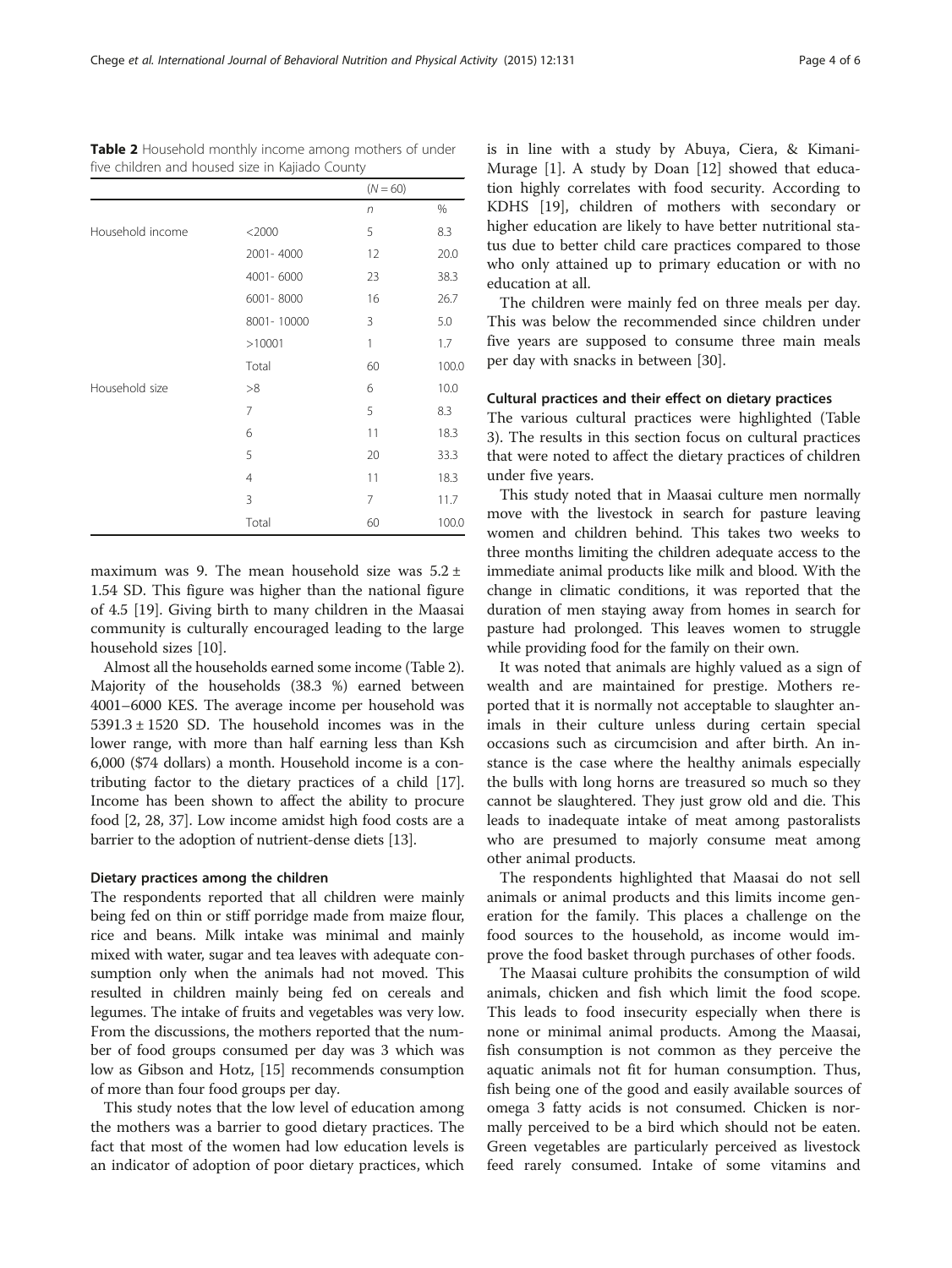<span id="page-4-0"></span>Table 3 Emerging themes

| Practice                                                                 | Outcome                                                                                 |
|--------------------------------------------------------------------------|-----------------------------------------------------------------------------------------|
| Nomadism makes Animals to be<br>away from home                           | Immediate animal products not<br>available to children                                  |
| Livestock is a sign of wealth thus<br>Animals rarely slaughtered or sold | Lack of adequate food and income<br>to buy food                                         |
| Forbidden foods thus some<br>available foods not being<br>consumed       | Lack of diversified diet                                                                |
| Land to be used for grazing<br>leading to minimal crop<br>production     | Lack of adequate food                                                                   |
| Early introduction of foods to<br>infant helow six months                | Exclusive breast feeding affected                                                       |
| Poor intra-household food<br>distribution                                | Men get more food while children<br>get less                                            |
| Consumption of raw animal<br>products                                    | May lead to infections                                                                  |
| Milk fermentation                                                        | Improved bio-availability of<br>micronutrients                                          |
| Food sharing                                                             | The amount consumed is reduced<br>for those who have and increased<br>for those without |
| Reliance on traditional healers<br>for medication                        | Lack of access to adequate health<br>care services                                      |

minerals mainly derived from vegetables is therefore low. Culturally, Maasai believe that they should not consume milk and meat during the same meal. According to the respondents, such an act is perceived as destroying the whole animal and is disrespect to the highly treasured animals. Since they depend on livestock products and the fact that they cannot eat them at the same time leads to inadequate nutrient consumption.

The Maasai believe that land is only for grazing and not cultivation. It was highlighted that utilizing the land for crop farming is a crime against nature. Once you cultivate the land, it is no longer suitable for grazing. This contributes to low crop production which consequently leads to low consumption of food crops. This has also led to a slow progression of efforts to promote agro-pastoralism. The land in the Maasai community is communally owned therefore any activity to be done on the land must be agreeable by the community. With overreliance on animal products and minimal crop production, the diets lack diversification.

Culture encourages the feeding of an infant below six months with blood, animal's milk and bitter herbs. They also believe in feeding the baby with fatty concoction laced with ghee two weeks after birth. This reduces the rate of exclusive breast feeding. Without exclusive breastfeeding, infants are likely to have a low immune system becoming prone to infections. Other than being cheap and readily available, breast milk has been shown to have health benefits to both the mother and the child. Exclusive breastfeeding rates are low among the Maasai pastoralist [\[3](#page-5-0)].

In the Maasai community, fathers are given preferential treatment over the women and children. The men are served first and in large amounts while children and women are served last therefore poor intra-household food distribution. In case of inadequate food in the households, the children don't get enough.

The Maasai consume raw meat, milk and blood. The main animal parts that are eaten raw are kidney, liver and the tail of a sheep. This practice is likely to lead to infections, worm infestation and other diseases like brucellosis.

The Maasai ferments milk as a common practice. This is mainly done in the event of excess milk for preservation with some herbs added to the milk for medicinal properties. Fermentation process improves bioavailability of micronutrients like iron and zinc and not only adds to the flavour of the milk but also improves the nutrient content milk [\[36](#page-5-0)]. Consumption of fermented milk has been shown to reduce the instances of gastrointestinal infections and is also beneficial in reduction of the levels of milk allergens common to fresh milk [[29](#page-5-0)].

The Maasai live together in clusters called Manyattas adopt a socialism way of living. This promotes food security as well as food insecurity. During migration, families who move are housed by others in their destination for the time they will be in the area. Similarly, if a household has food they have responsibility to share with other households that do not have making food inadequate once shared. The belief in socialism ensures food sharing and availability.

They Maasai use traditional healing and intake of herbs as medicine and this has contributed to poor health seeking behaviour. Due to this, they miss on basic health services that are normally provided such as health and nutrition education. This is in agreement to a study by Bhui [\[8](#page-5-0)], which noted that, culture affected health practices. At two weeks after birth, the new born is given traditional herbs as this is perceived to prevent them from getting diseases. This has lead to low rates of immunization and vitamin A supplementation coverage [\[3](#page-5-0)].

#### Conclusion

This study concludes that culture influence the dietary practices among children under five years. Since Maasai have a strong culture that affect dietary practices among children. The culture is associated with food insecurity due to lack of sale or slaughter of animals as well as low crop production. By avoiding some available foods, the amount of food available for consumption is narrowed. Early introduction of foods to children before six